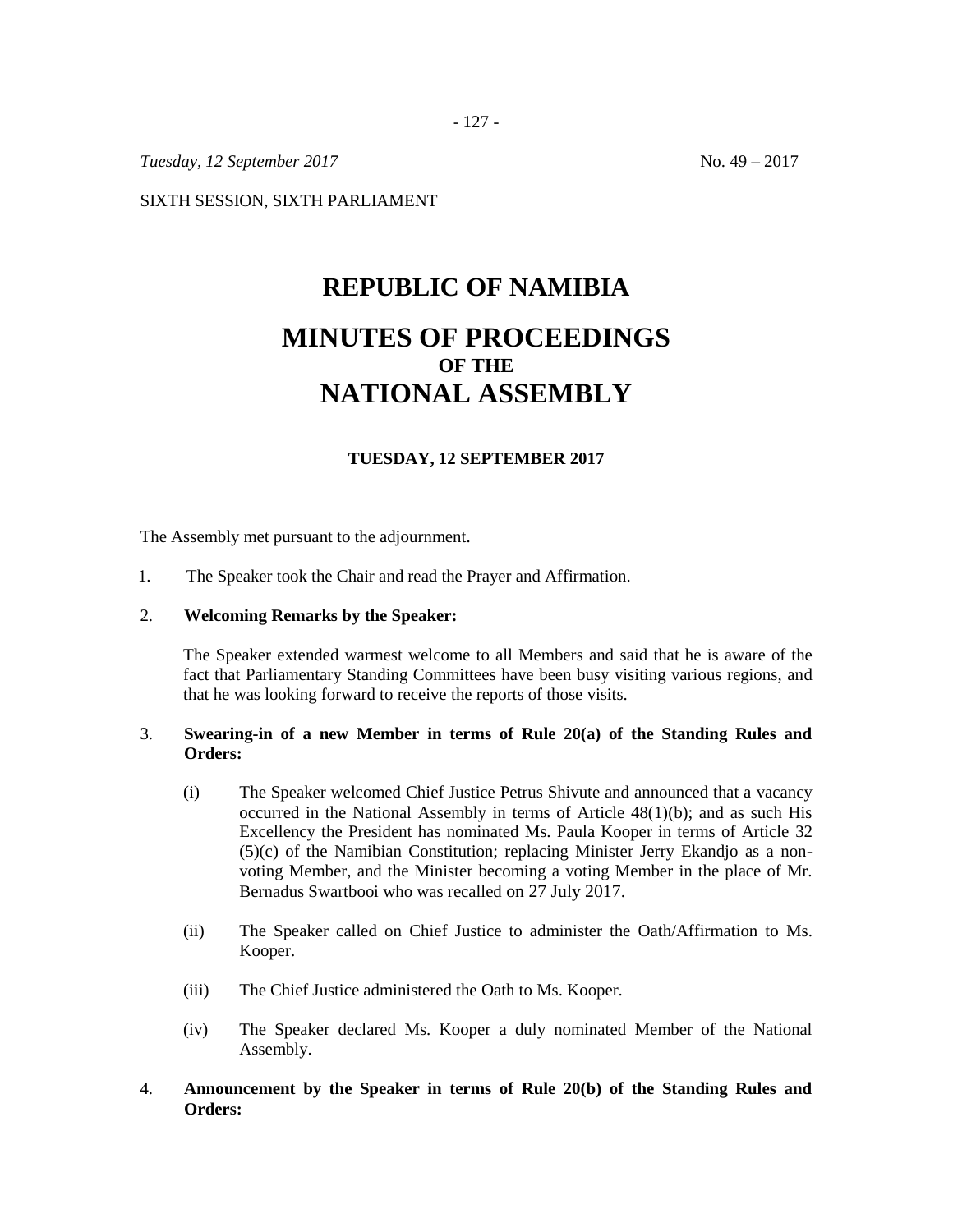The Speaker announced that he had been informed by the Chairperson of the National Council that the Council, in terms of Article 75(2) of the Constitution, considered and confirmed the following *Bills* without amendments.

- (i) *Whistleblower Protection Bill* [B.1 2017];
- (ii) *Controlled Wildlife Products and Trade Amendment Bill* [B.6 2017];
- (iii) *One-Stop Border Posts Control Bill* [B.8 2017];
- (iv) *Usury Amendment Bill* [B.10 2017]; and
- (v) *Regional Councils Amendment Bill* [B.23 2016].

The Speaker, in terms of Article 75(3), referred these *Bills* to the President to deal with them under Articles 56 and 64 of our Constitution.

The Speaker further said that he had been informed by the Chairperson of the National Council that the Council, in terms of Article 75(2) of the Constitution, considered and confirmed the following *Bills* with amendments.

- (i) *Lotteries Bill* [B.5 2017];
- (ii) *Namibia Revenue Agency Bill* [B.11 2017]; and
- (iii) *Local Authorities Amendment Bill* [B.25 2016].

These *Bills* will be placed on the Order Paper for reconsideration by this Assembly.

### 5. **NOTICES OF QUESTIONS:**

- (i) Mr. Nekundi (SWAPO) to ask the Minister of Health and Social Services (No. 81).
- (ii) Mr. Nekundi (SWAPO) to ask the Minister of Urban and Rural Development (No. 82).
- (iii) Mr. Nekundi (SWAPO) to ask the Minister of Works and Transport  $-$  (No. 83).
- (iv) Mr. Nekundi (SWAPO) to ask the Minister of Mines and Energy  $-$  (No. 84).
- (v) Mr. Nekundi (SWAPO) to ask the Minister of Industrialisation, Trade and SME Development –  $(No. 85)$ .
- (vi) Mr. Maamberua (SWANU) to ask the Attorney-General (No. 86).
- (vii) Mr. Maamberua (SWANU) to ask the Minister of Health and Social Services (No. 87).
- (viii) Mr. Maamberua (SWANU) to ask the Prime Minister (No. 88).
- $(ix)$  Ms. Dienda (DTA) to ask the Minister of Sport, Youth and National Service (No. 89).
- $(x)$  Ms. Dienda (DTA) to ask the Attorney-General (No. 90).
- (xi) Ms. Dienda (DTA) to ask the Minister of Finance  $-$  (No. 91).
- (xii) Ms. Dienda (DTA) to ask the Minister of Education, Arts and Culture (No. 92).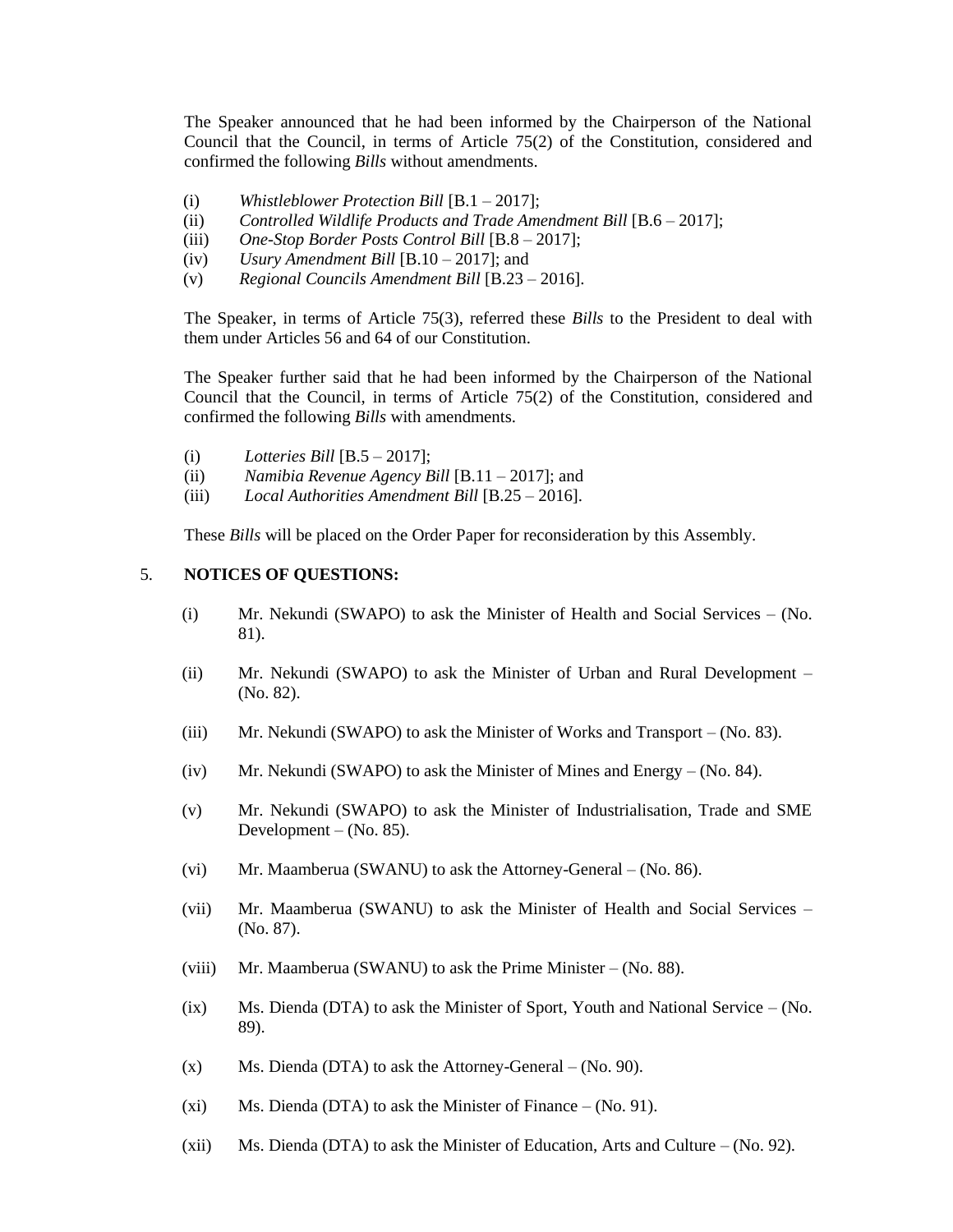- (xiii) Ms. Dienda (DTA) to ask the Minister of Home Affairs and Immigration (No. 93).
- (xiv) Mr. Smit (DTA) to ask the Prime Minister (No. 94).
- (xv) Mr. Smit (DTA) to ask the Minister of Higher Education, Training and Innovation  $-$  (No. 95).
- (xvi) Mr. Nauyoma (APP) to ask the Minister of Works and Transport (No. 96).
- (xvii) Mr. Nauyoma (AAP) to ask the Minister of Sport, Youth and National Service (No. 97).
- (xviii) Mr. Auchab (UDF) to ask the Minister of Environment and Tourism (No. 98).
- (xix) Mr. Auchab (UDF) to ask the Deputy Prime Minister and Minister of International Relation and Cooperations – (No. 99).
- (xx) Mr. Auchab (UDF) to ask the Minister of Urban and Rural Development (No. 100).
- (xxi) Ms. Van den Heever (DTA) to ask the Minister of Finance  $-$  (No. 101).
- (xxii) Ms. Van den Heever (DTA) to ask the Minister of Urban and Rural Development (No. 102).
- (xxiii) Mr. Kavekotora (RDP) to ask the Minister of Public Enterprises (No. 103).
- (xxiv) Mr. Kavekotora (RDP) to ask the Minister of Works and Transport (No. 104).
- $(xxy)$  Mr. Kavekotora (RDP) to ask the Minister of Works and Transport (No. 105).
- (xxvi) Mr. Kavekotora (RDP) to ask the Prime Minister (No. 106).
- (xxvii) Mr. Kavekotora (RDP) to ask the Minister of Information and Communication Technology – (No. 107).

#### 6. **ORAL QUESTIONS:**

- (i) Mr. Fleermuys (WRP) asked the Minister of Finance (No. 24) *Replied to.*
- (ii) Ms. Van den Heever (DTA) asked the Prime Minister on behalf of Mr. Venaani (No. 25) – *To be put in writing.*
- (iii) Ms. Van den Heever (DTA) asked the Prime Minister on behalf of Mr. Venaani (No. 26) – *To be put in writing.*

#### 7. **Ministerial Statement in terms of Rule 98 of the Standing Rules and Orders:**

The Minister of Defence addressed the Assembly concerning the Namibian Defence Force response to wildfires around the country.